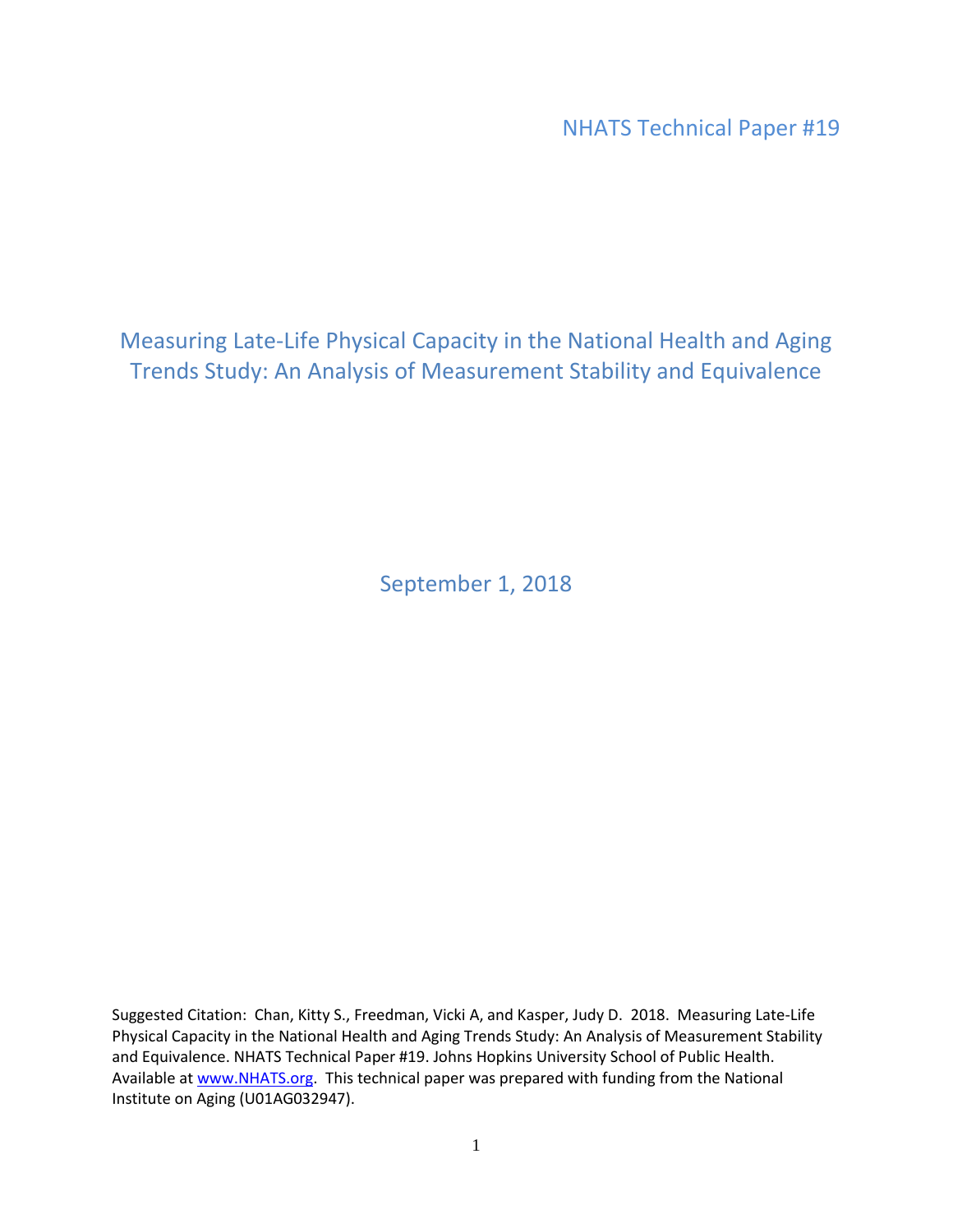#### **Introduction**

Considerable progress has been made in the assessment of late-life physical function in panel studies (1). These studies now routinely incorporate both self-reported ability to carry out physical movements and standardized batteries of physical performance tests (2-4) to measure the "building blocks" that underlie functioning in routine daily tasks. Because these measures aim to evaluate underlying potential or ability, we refer to them as physical capacity measures. (5,6)

Reduced physical capacity has been associated with lower survival (7), greater activity limitations and functional decline (8-10), disability risk and duration (11), higher fall risk (12), hospitalizations (8), and greater need for caregivers (12). Physical capacity differences by age, gender, race and education also have been observed (11,13). Furthermore, there is growing interest in how physical capacity trajectories relate to other health outcomes (14) and how trajectories vary for different subgroups (15).

The National Health and Aging Trends Study (NHATS), a nationally representative panel survey, offers a unique resource for examining trajectories and demographic differences in late-life physical capacity. Multiple self-reported and performance-based physical capacity measures are assessed annually for a large sample of Medicare enrollees. Previous analyses suggest that self-reported and performance-based measures are complimentary and may be used together to form an overall physical capacity score (6). However, it remains unclear whether such a composite performs comparably across groups (measure equivalence) (16) or over time (measure stability). Furthermore, while prior studies have identified age and gender DIF for activities of daily living (ADLs) and instrumental activities of daily living (IADLs) (17,18), to our knowledge, physical capacity measures have not been investigated for measure equivalence or stability over time.

This study uses Item Response Theory (IRT) methods (19,20) to evaluate self-reported and performance-based physical capacity measures administered in NHATS. Evidence of comparable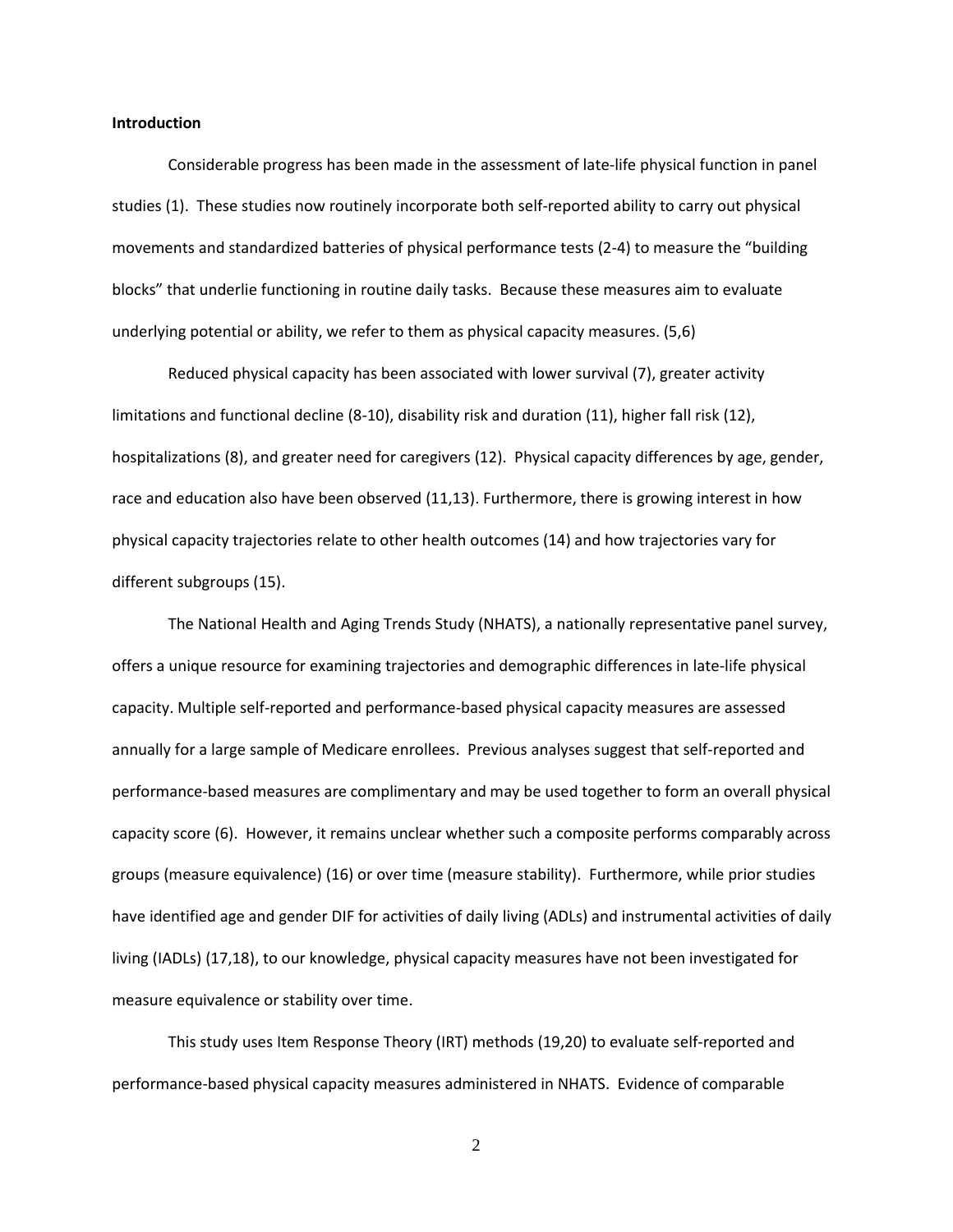measure performance across demographic groups and data rounds would support the validity of age, gender and race-ethnicity comparisons and trajectories based on these measures.

#### **METHODS**

#### **Data Source**

Begun in 2011, NHATS is a national panel study designed to support investigation into late-life disability. The first round of NHATS gathered information in person from a nationally representative sample of over 8,000 Medicare beneficiaries ages 65 and older, with oversamples of Black individuals and at older ages (response rate 71%). Annual re-interviews, carried out to document change over time, had response rates of 85%-90%. Further details on NHATS have been published (21).

In this analysis we focus on respondents in Rounds 1, 2 and 3 (N=7609, N=6113, N=4960, respectively). For DIF analyses by respondent demographics, we used Round 1 data, which provided the largest sample. Data from all three rounds were used to examine measure stability. The Johns Hopkins Bloomberg School of Public Health Institutional Review Board approved the NHATS protocol (#2083).

## **Measures**

#### *Physical Capacity*

Six self-reported items ask about respondents' ability to carry out nested pairs of tasks and were scored as: able to do harder; not able to do harder but able to do easier; not able to do either. Items asked about walking 3 and 6 blocks, going up 10 and 20 stairs, carrying 10 and 20 pounds, bending over and kneeling down, reaching over head and putting a heavy book on a shelf overhead, grasping small objects and opening a sealed jar. Five performance-based assessments include: balance (tandem, semi-tandem, full tandem, and one leg stand with eyes open and then with eyes shut), usual walking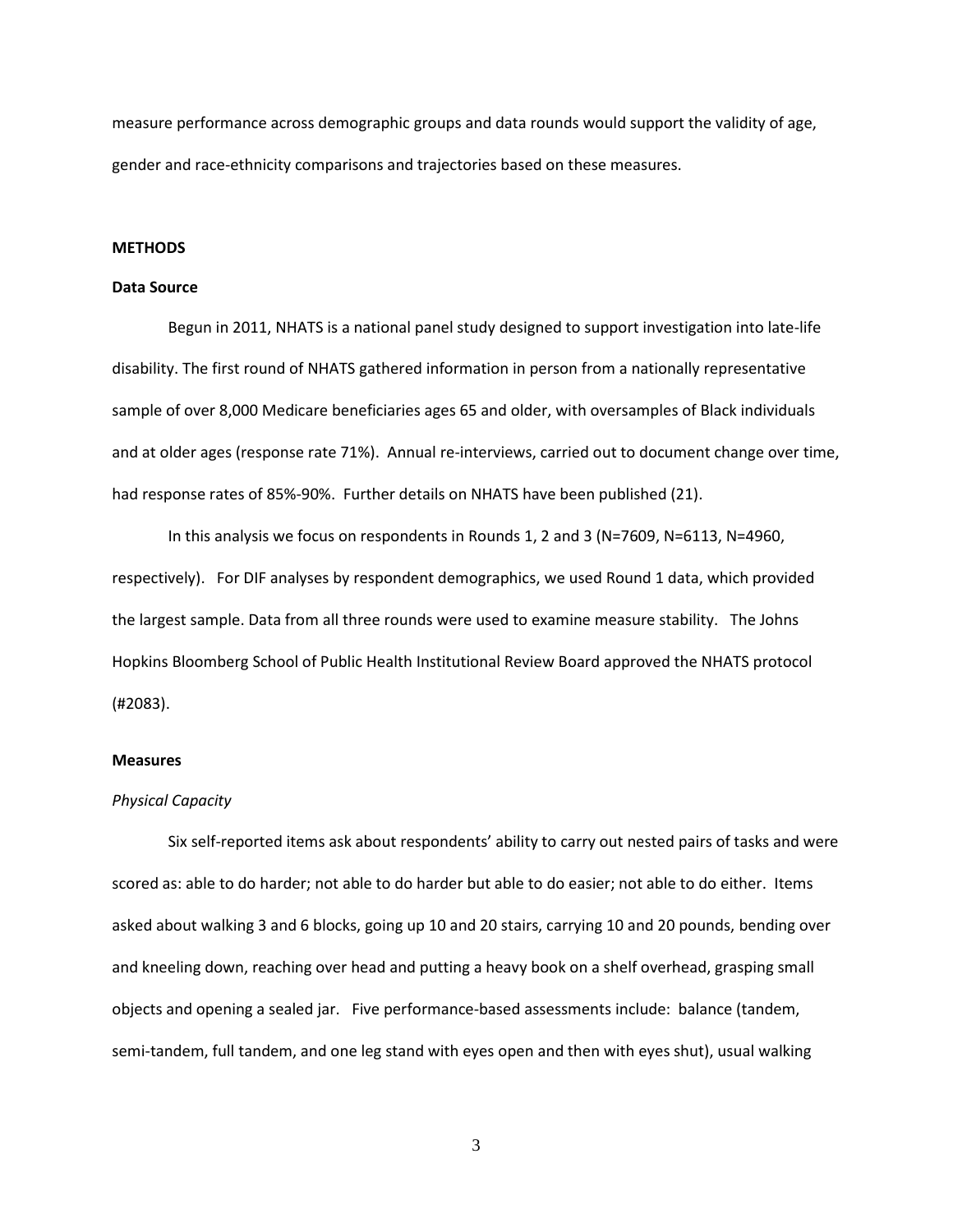speed, rapid chair stands, handgrip, and peak airflow. Each performance test is scored from 0 (worst) to 4 (best) (22). Additional details on these measures are provided in Appendix 1.

#### *Demographics*

Age group (65-69, 70-74, 75-79, 80-84, 85+ years), sex (male, female) and race-ethnicity (African American, Hispanic, White) were based on self-report.

## **Statistical Analysis**

We used IRT methods to test individual physical capacity measures for DIF and to compare test characteristic curves (TCC) for the overall physical capacity score by demographic groups using Round 1 data. We assessed measure stability over time by evaluating the consistency of item parameters and comparing item and test characteristic curves for Rounds 1-3. We implemented IRT analyses using Multilog 7.0 (23).

#### *IRT Modeling*

The 11 physical capacity measures previously demonstrated adequate unidimensionality (one factor based on eigenvalue >1.0 criterion, factor loadings all >0.59) for IRT modeling (6). The Graded Response Model was used to estimate item discrimination (*a*) and location (*b*) parameters (24). Higher *a* values indicate better ability to discriminate persons at different levels of the measured trait. The *b* parameters refer to the location on the capacity spectrum where the item performs best. The number of location parameters is one fewer than the number of response categories (2 for self-report; 4 for performance). The underlying physical capacity scale for these location parameters is based on 0 being equal to the group mean and each unit being equal to the sample standard deviation.

# *Differential Item Functioning*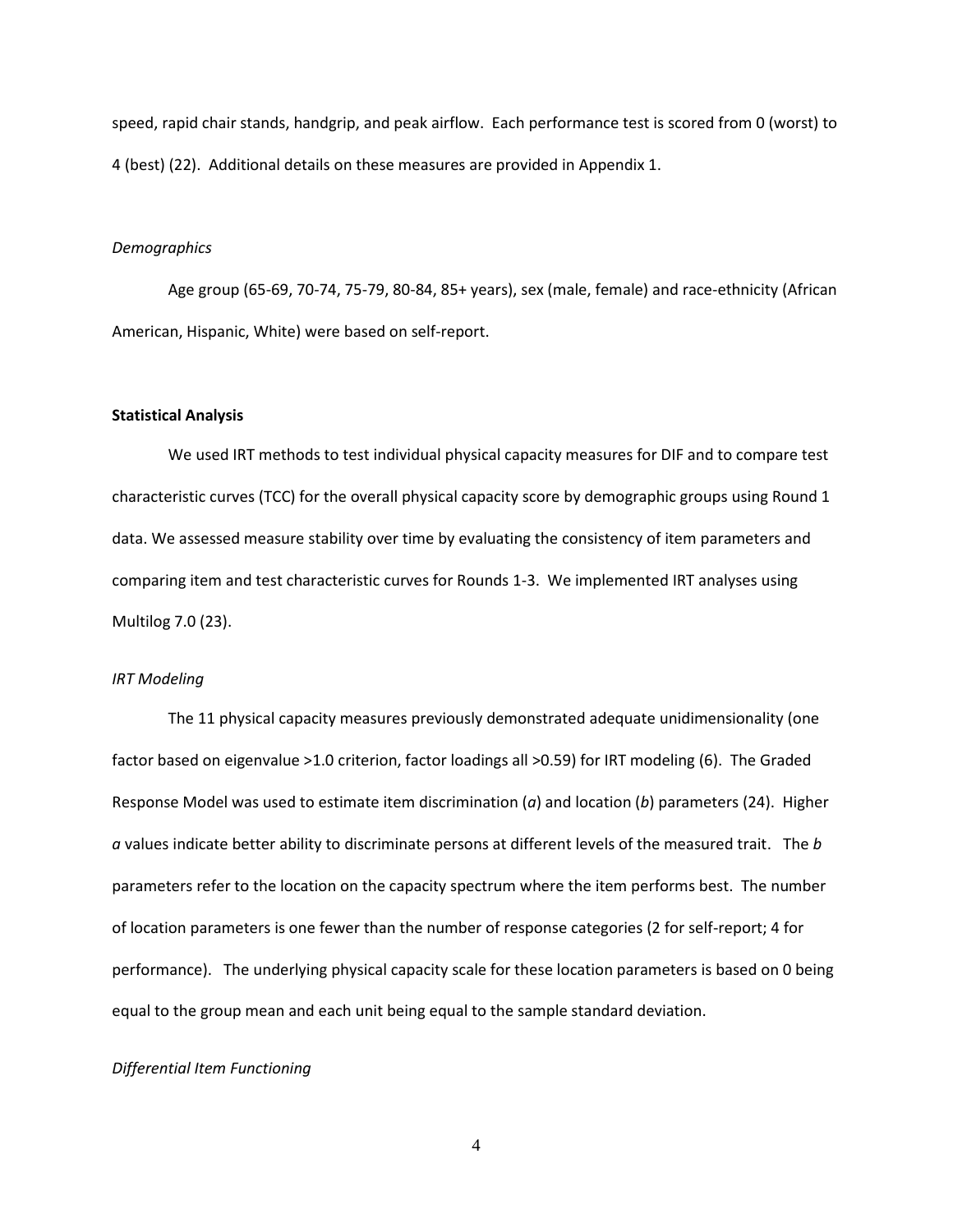The presence of DIF indicates important differences in the measurement properties for an item between two groups in assessing the trait of interest. Specifically, item discrimination (*a*) DIF indicates that an item has a stronger relationship with the trait in one group than the other. Item location (*b*) DIF, on the other hand, suggests that the item is 'easier,' or more likely to be endorsed at a lower level of the trait, for one group than the other.

*Item-Level Effect.* We used likelihood ratio difference tests to determine whether item parameters significantly differ in the two groups being compared (e.g., male vs. female). We implemented an iterative process to identify anchor items that did not show DIF using IRTLRDIF (25). Once anchor items are determined, we evaluated DIF for the remaining items. We first tested for discrimination DIF by comparing the model that constrained the *a* parameter to be equal in the two groups with the model that specifies a separate *a* parameter for each group. If no *a* DIF was observed, we tested for location DIF by comparing the model that constrained both the *a* and the *b* parameters to be equal across groups with the model that only constrained the *a* parameter. If the *a* parameter differed significantly across groups, however, no furthering testing was performed, as the interpretation of location DIF is unclear in this situation (26.) Differences in –2\*log likelihood was evaluated using the chi-square distribution. P<0.05 indicate significant difference, with Benjamin-Hochberg adjustment for multiple comparisons (27).

We examined the nature of DIF using item characteristic curves (ICC), which plot the probability of endorsing the item over the range of physical capacity. Group differences in these curves reveal the magnitude and direction of the DIF for the item. Non-overlapping ICCs by group indicate DIF; coincident curves reflect lack of DIF. We used the criterion of 0.1 for the standardized score (score difference by group divided by item score range) to identify meaningful DIF (28).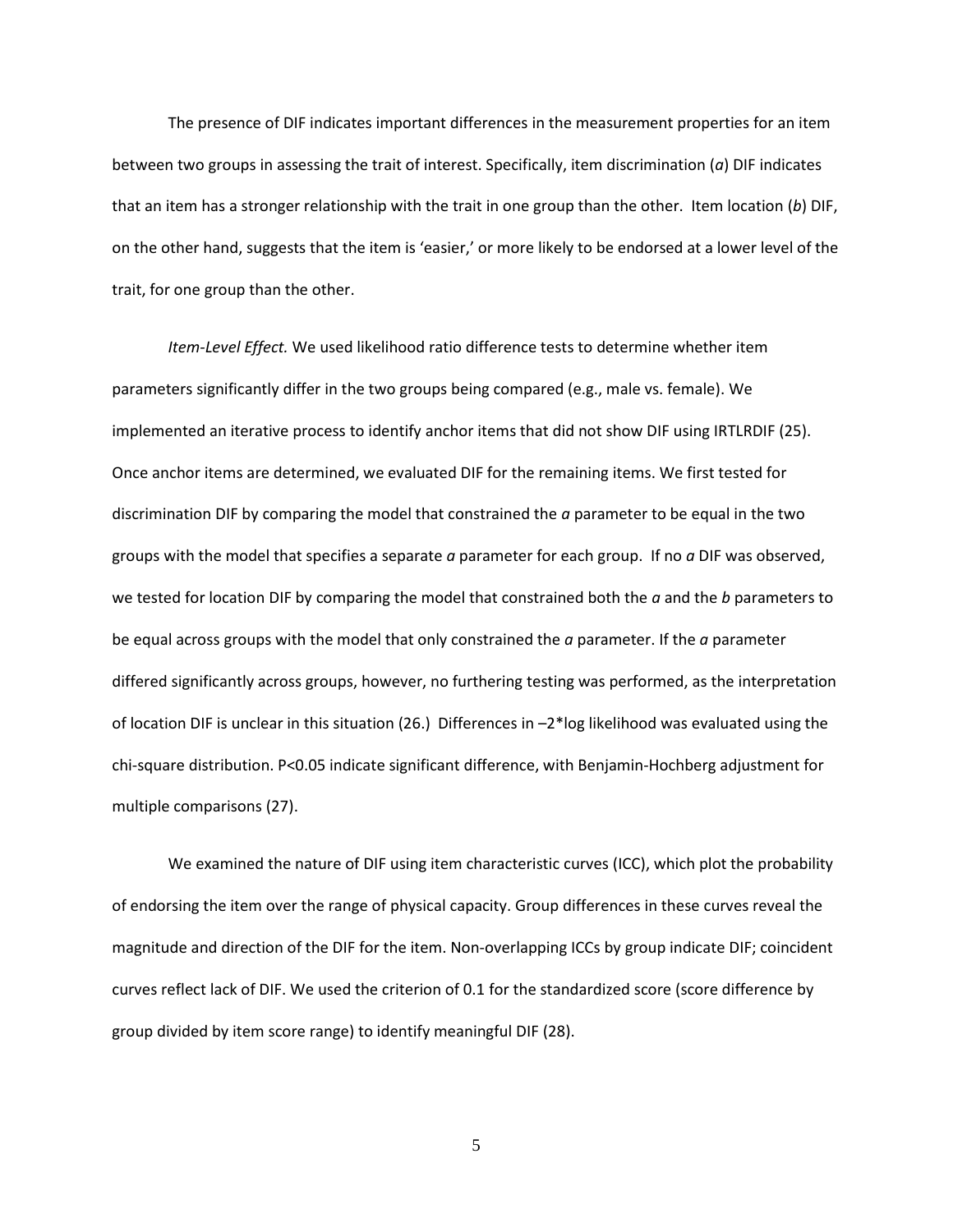*Scale-Level Effect.* The aggregate effect of item DIF is evaluated by comparing TCC, which plots the expected score over the range of capacity, in each group. A comparison of the TCCs illustrates the magnitude and direction of scale-level DIF effect, with coincident curves indicating measure equivalence and non-overlapping curves reflecting non-equivalence. As with ICCs, we used the 0.1 criterion to identify meaningful DIF for the overall physical capacity score.

#### **RESULTS**

#### *Sample Characteristics*

In Round 1, our sample was 58% female, 68% White, with approximately 20% in each age group (Table 1). Gender and race-ethnic distributions were comparable across data rounds.

# *Overall Score*

For the overall score, no meaningful DIF was observed by age, sex, race-ethnicity, or by rounds of data collection (Figures 1-4). With respect to age, non-overlapping curves were found for the comparisons with the two older age groups, with a maximum difference of 1.5 and 2.5 points lower for the 80-84 and 85+ age groups, respectively, vs. reference group of ages 70-74. Male respondents had higher observed scores than female respondents at the same physical capacity level, with the largest score differences (between 2 and 3 points) observed within the physical capacity range of -1 to 2 (Figure 2). However, the standardized difference for the overall score was <0.1 across the capacity range for these age and gender comparisons (i.e., maximum observed score difference < 3 given score range of 32), indicating that these differences in the overall score are not meaningful.

#### *Individual Items*

Using respondents aged 70-74 as the reference group, no meaningful DIF (standardized score difference > 0.1) was observed for any measure in the comparisons with the younger age groups (65-69 and 75-79). For age group 80-84, only performance-based balance demonstrated meaningful DIF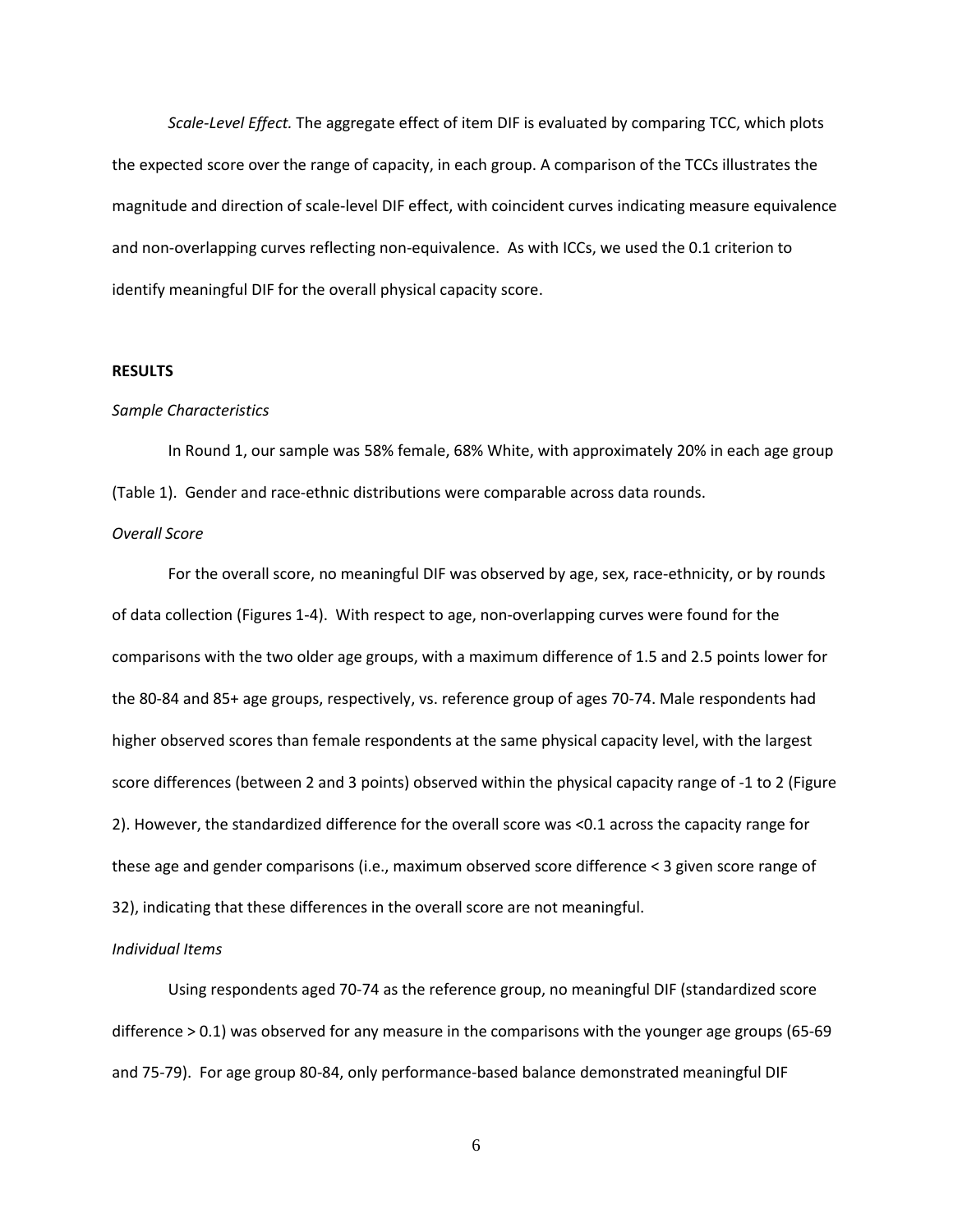(within the 0.0 to 1.5 capacity range). For the oldest age group (85+), 4 of the 7 measures with statistically significant DIF also had meaningful DIF, three performance-based (i.e., balance, walk, handgrip) and one self-reported (walking) measure. Meaningful DIF observed for the performance measures occurred in the ranges from -1.0 to 2.0 for balance, 0.0 to 1.0 for walking, and 0.0 to 2.0 for handgrip. Self-reported walking demonstrated meaningful DIF only for a narrow range (-0.5 to 0.0). (See Appendices 2a-2d)

Meaningful gender DIF was observed for 6 of the 8 measures that demonstrated statistically significant DIF. However, the strongest DIF was observed for performance-based handgrip and peak airflow. For both measures, meaningful DIF was observed across a broad range of physical capacity (-2 to 4 for handgrip and -1.5 to 3.5 for peak airflow). Meaningful DIF for the self-reported measures affected a more limited capacity range. Except for the grasping item which demonstrated meaningful DIF between -3.5 to -3.0 and -1.0 to 0.5, the remaining self-reported items affecting a very narrow range (between -1.0 to 0.0 for carrying; only around 0.5 for bending and around -1.0 for reaching). Overall, eight measures perform comparably by gender for most of the physical capacity range. (See Appendices 2e).

Nine items demonstrated statistically significant DIF for Black respondents and 5 for Hispanic respondents compared to White respondents. However, few were meaningful (standardized difference ≥ 0.1) and the range of physical capacity affected was typically narrow. Specifically, meaningful DIF was observed for Black respondents between 0.5 and 1.0 of the physical capacity trait for the performance walking measure and only at -3.0 for the self-reported grasping item. For Hispanic respondents, meaningful DIF was observed in a narrow range for two self-reported items: walking (at -0.5) and reaching (at -1.0). (See Appendices 2f-2g).

Item discrimination and location parameters were generally stable across Rounds 1-3 (Table 2). Despite modest variations in parameter estimates, the item characteristic curves across the 3 rounds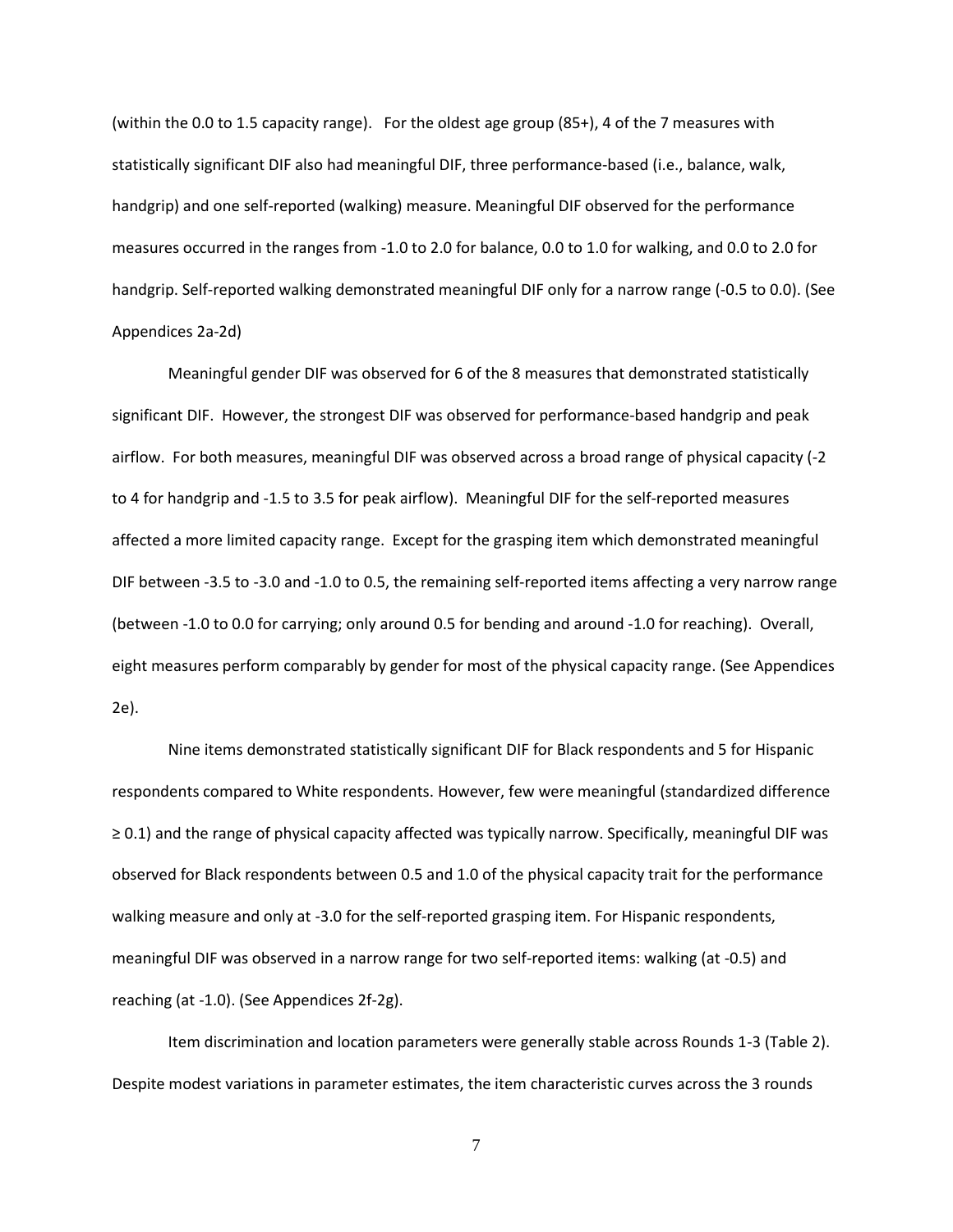were coincident (see Appendix 3) indicating that the physical capacity measures performed the same way at each round.

#### **DISCUSSION**

NHATS offers annual data on a large nationally representative cohort of older adults that can be used to study differences in late-life physical capacity by demographic groups and over time. With few exceptions, study findings support the measurement equivalence of the physical capacity measures included in NHATS across age, gender and race-ethnic groups. In particular, the overall physical capacity score did not meaningfully differ by age, gender or race-ethnicity. In addition, consistent measure parameters were observed across all three rounds of data collection, indicating measure stability over time. These findings suggest that these NHATS measures, particularly the overall score, can be used to provide valid comparisons of physical capacity by major demographic groups and for describing physical capacity trajectories.

At the item level, the strongest gender DIF was observed for two performance measures, handgrip and peak airflow, and self-reported grasping. These results suggest that the relationship between each of these measures and underlying physical capacity differs for men and women. Specifically, women with the same physical capacity as their male peers, as reflected by all 11 measures, may still demonstrate weaker grip strength. These findings are consistent with prior studies which found weaker grip strength among women compared to men after controlling for body weight (29) and even when gender differences were not observed for the strength of other muscle groups (30). Interestingly, gender DIF was also observed for self-reported ability to open a sealed jar and grasping small objects, suggesting gender differences in perception of ability to perform parallel performancebased assessments of grip strength. Overall, these results suggest that neither performance nor selfreport of arm strength can serve alone as valid indicators of overall physical capacity when making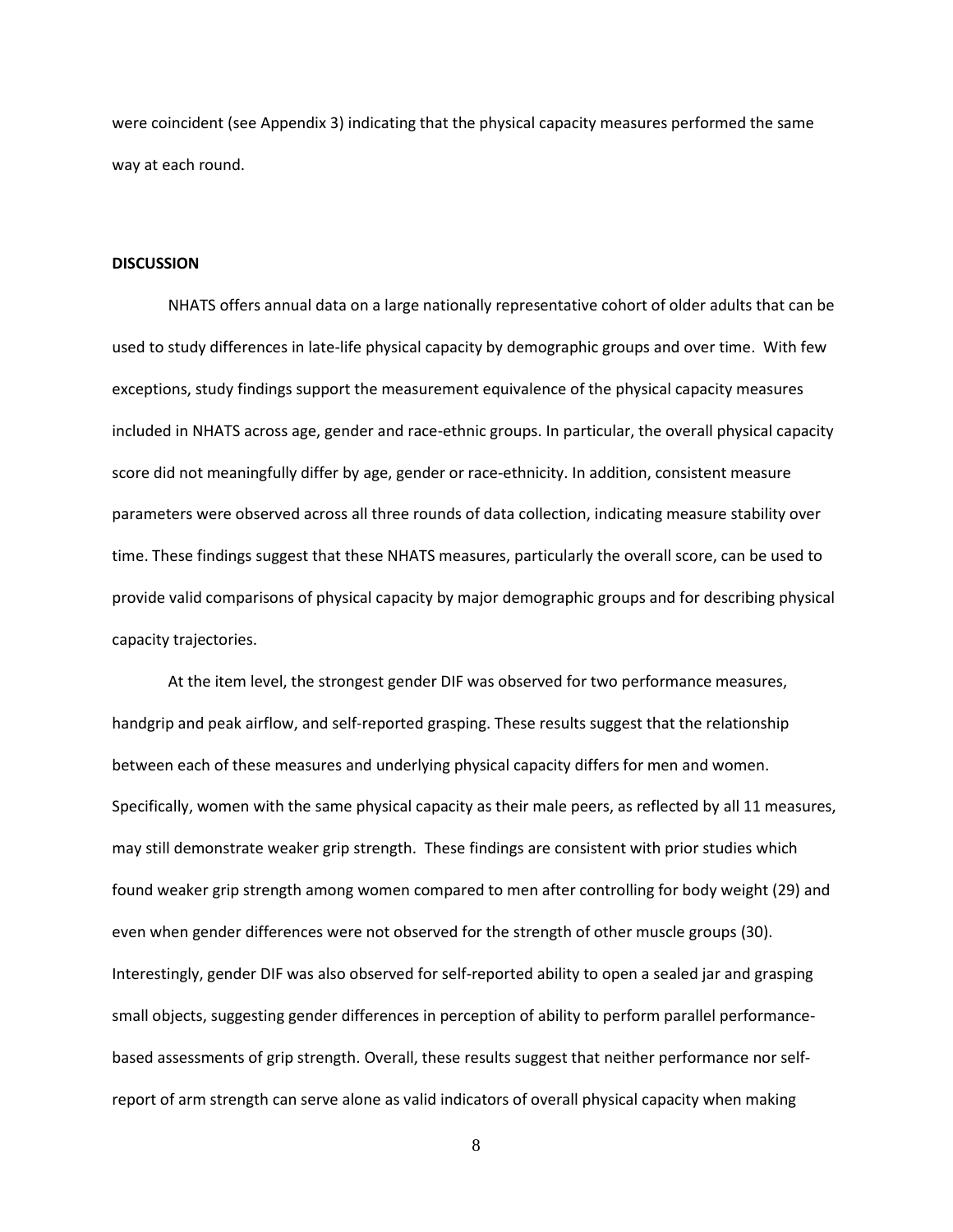comparisons by gender. Although other measures (e.g., self-reported bending) also demonstrated statistically significant gender DIF, the differences were minor, with meaningful DIF affecting a narrow range of physical capacity. Therefore, these items can still be expected to provide valid comparisons of physical capacity between older men and women.

Age DIF was mainly observed for the oldest group (85+), with meaningful DIF for three performance-based measures (walking, balance, handgrip) and one self-reported item (walking). In all instances, persons in the oldest group with the same physical capacity as the 70-74 year olds would have lower scores. Few self-reported items demonstrated meaningful DIF even for the oldest group, suggesting that these self-reported measures can provide valid data for comparing physical capacity across all age groups. These self-report measures can also ensure the inclusion in these comparisons of respondents for whom performance assessments are not obtained due to environmental challenges (e.g. insufficient space for walking course) or refusal to participate.

Individual physical capacity measures are also likely to provide valid comparisons between White, African American and Hispanic older adults. Although statistically significant DIF by raceethnicity was found, few were meaningful and the capacity range affected by meaningful DIF was narrow. Future studies can use both the overall and individual physical capacity measures for valid raceethnic group comparisons.

Physical capacity measures have demonstrated strong associations with important health outcomes and valid comparisons across groups and description of trajectories are important for advancing our understanding of health disparities and the dynamics of function in older adults as they age and in relation to specific health events such as hospitalizations or falls. This study found that an overall score based on all 11 NHATS performance and self-reported physical capacity measures can provide valid comparisons across age, gender and race-ethnic groups. Furthermore, evidence of measure stability suggests that valid trajectories of physical capacity can be developed. With few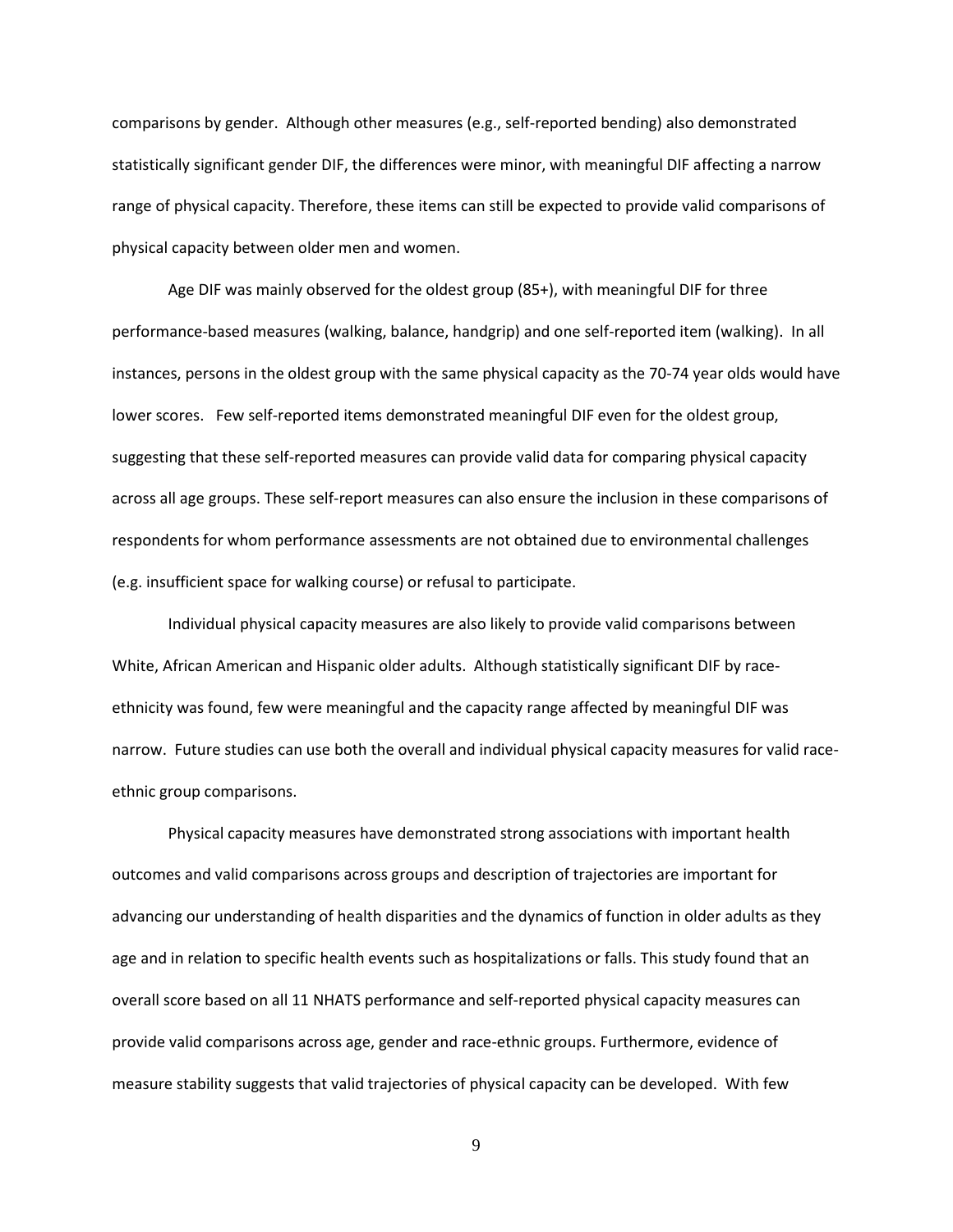exceptions (e.g., handgrip and peak airflow by gender), individual self-report and performance measures also allow valid comparisons of physical capacity across groups.

In conclusion, our study found evidence of measure equivalence for an overall physical capacity score from NHATS. Together with design features of the survey, including annual administration and oversamples of understudied demographic groups, this data resource is well-suited for future studies focused on understanding how health disparities are produced and how physical capacity and function evolve over time among older adults.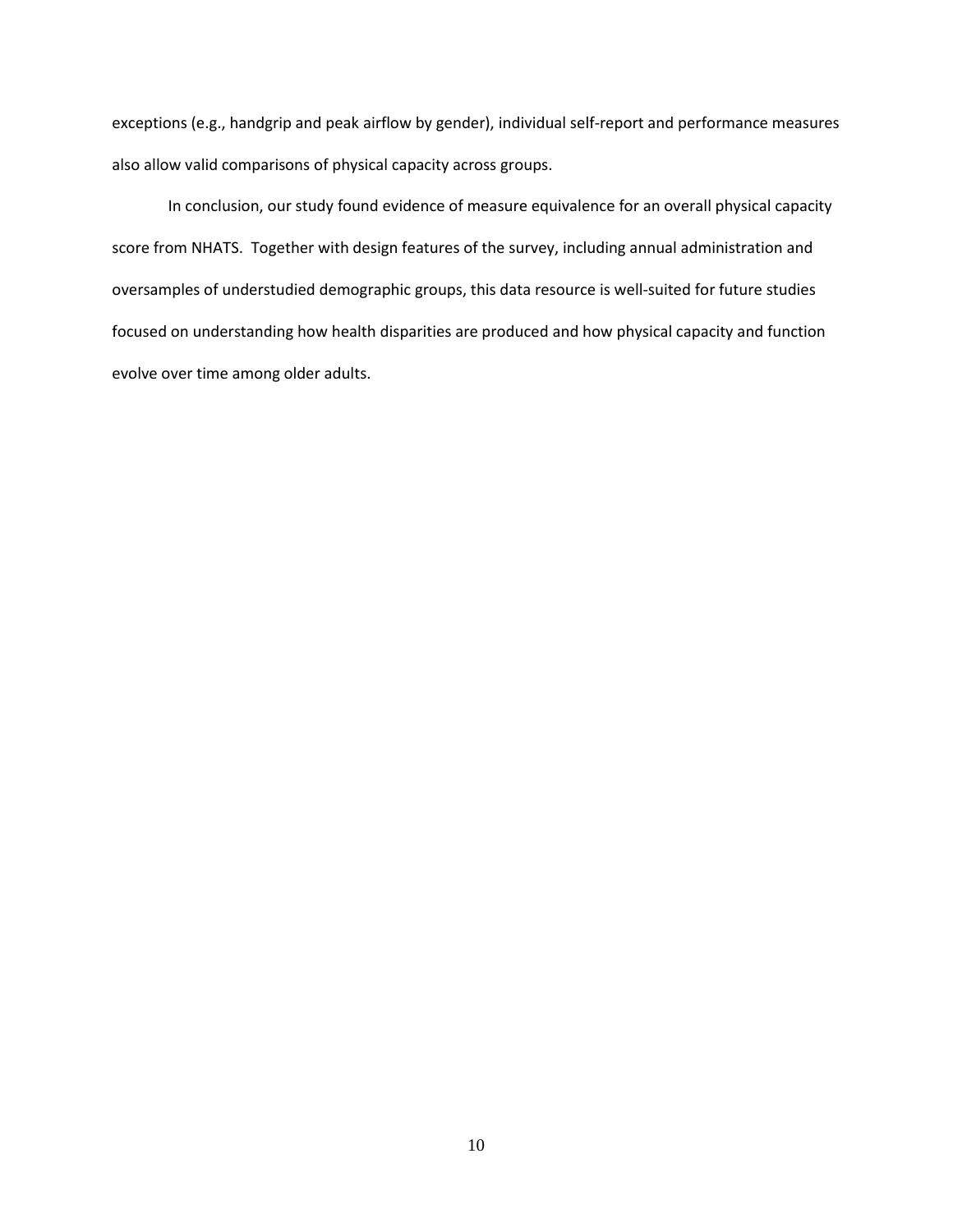## **References**

- 1. Gill TM. Assessment of function and disability in longitudinal studies. *[J Am Geriatr Soc.](https://www.ncbi.nlm.nih.gov/pubmed/21029059)* 2010;58(Suppl 2):S308-S312.
- 2. Guralnik JM, Simonsick EM, Ferrucci L, et al. A short physical performance battery assessing lower extremity function: association with self-reported disability and prediction of mortality and nursing home admission. *J Gerontol Med Sci*. 1994;49:M85–M94.
- 3. Nagi, SZ. Some conceptual issues in disability and rehabilitation. In: Sussman, MB., editor. Sociology and Rehabilitation. Washington, D.C.: American Sociological Association; 1965
- 4. Guralnik JM and Ferrucci L. Assessing the building blocks of function: utilizing measures of functional limitation. *Am J Prev Med* 2003;25(3 Suppl 2):112-121.
- 5. Freedman VA. Adopting the ICF Language for Studying Late-life Disability : A Field of Dreams? *J Gerontol Sci*. 2009;64A(11):1172-1174.
- 6. Kasper JD, Chan KS, Freedman VA. Measuring Physical Capacity: An Assessment of a Composite Measure Using Self-Report and Items. *J Aging Health*. 2017;29(2):289-309.
- 7. Studenski S, Perera S, Patel K, et al. Gait speed and survival in older adults. *JAMA*. 2011;305(1):50- 58.
- 8. Studenski S, Perera S, Wallace D, et al. Physical performance measures in the clinical setting . *J Am Geriatr Soc*. 2003;51(3):314-322.
- 9. Judge J, Schechtman K, Cress E. The relationship between physical performance measures and independence in instrumental activities of daily living: The FICSIT Group. Frailty and Injury: Cooperative Studies of Intervention Trials. *J Am Geriatr Soc*. 1996;44:1332-1341.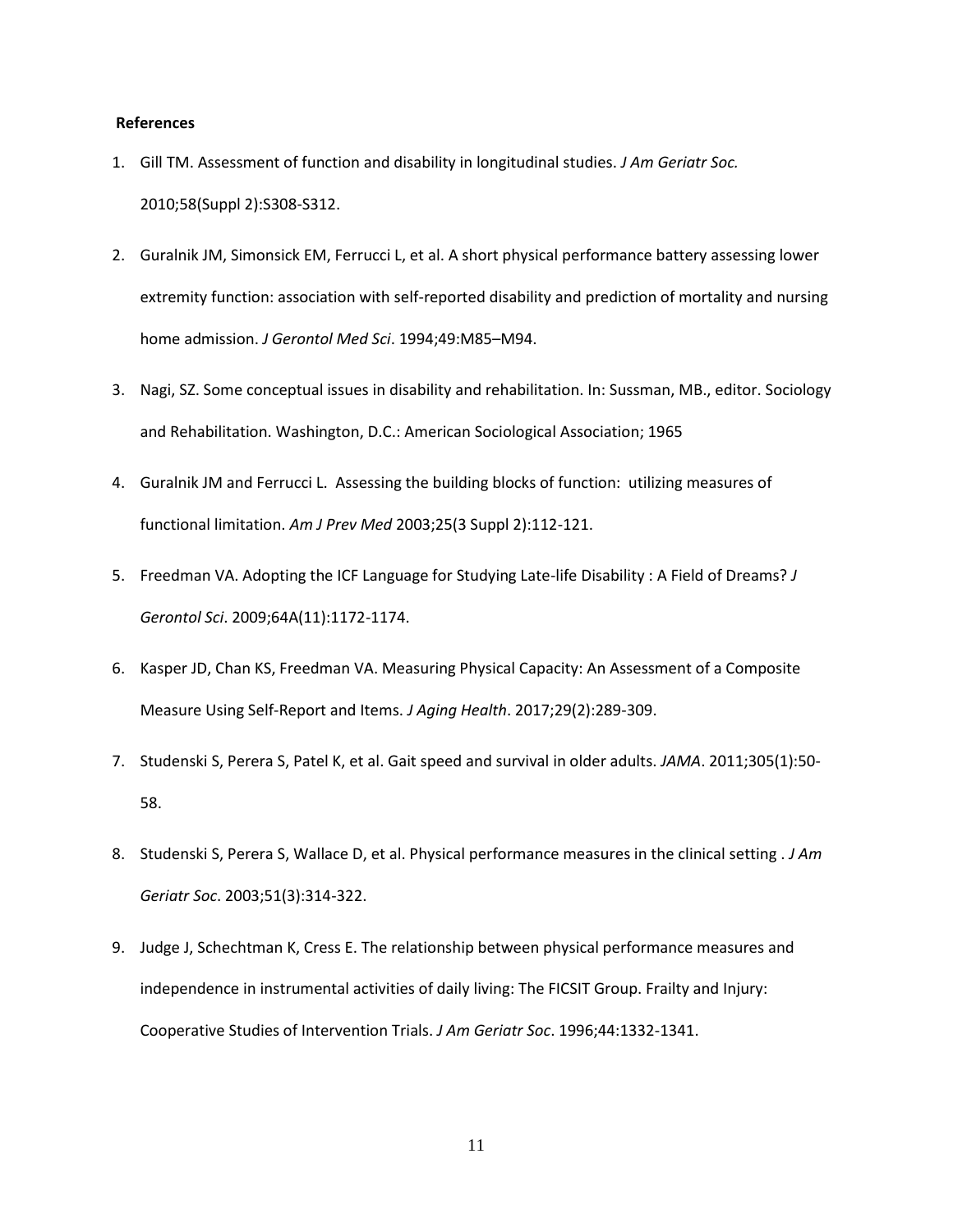- 10. Ahacic K, Kåreholt I, Thorslund M, Parker MG. Relationships between symptoms, physical capacity and activity limitations in 1992 and 2002. *Aging Clin Exp Res*. 2007;19(3):187-193.
- 11. Hardy SE, Dubin JA, Holford TR, Gill TM. Transitions between States of Disability and Independence among Older Persons. *Am J Epidemiol*. 2005;161(6):575-584.
- 12. Montero-Odasso M, Schapira M, Soriano ER, et al. Gait velocity as a single predictor of adverse events in healthy seniors aged 75 years and older. *J Gerontol A Biol Sci Med Sci*. 2005;60(10):1304- 1309.
- 13. Samuel LJ, Glass TA, Thorpe RJ, Szanton SL, Roth DL. Household and neighborhood conditions partially account for associations between education and physical capacity in the National Health and Aging Trends Study. *Soc Sci Med*. 2015;128:67-75.
- 14. Barbour KE, Lui L-Y, McCulloch CE, et al. Trajectories of Lower Extremity Physical Performance: Effects on Fractures and Mortality in Older Women. *Journals Gerontol Med Sci*. 2016;71(12):1609- 1615.
- 15. Botoseneanu A, Allore HG, Mendes de Leon CF, Gahbauer EA, Gill TM. Sex Differences in Concomitant Trajectories of Self-Reported Disability and Measured Physical Capacity in Older Adults. *Journals Gerontol Med Sci*. 2016;71(8):1056-1062.
- 16. McHorney CA, Fleishman JA. Assessing and Understanding Measurement Equivalence in Health Outcome Measures: Issues for Further Quantitative and Qualitative Inquiry Health Outcome Measures Issues for Further Quantitative and Qualitative Inquiry. *Med Care*. 2006;44(11):S205-S210.
- 17. Fleishman JA, Spector WD, Altman BM. Impact of Differential Item Functioning on Age and Gender Differences in Functional Disability. *Journals Gerontol Soc Sci*. 2002;57B(5):S275-S284.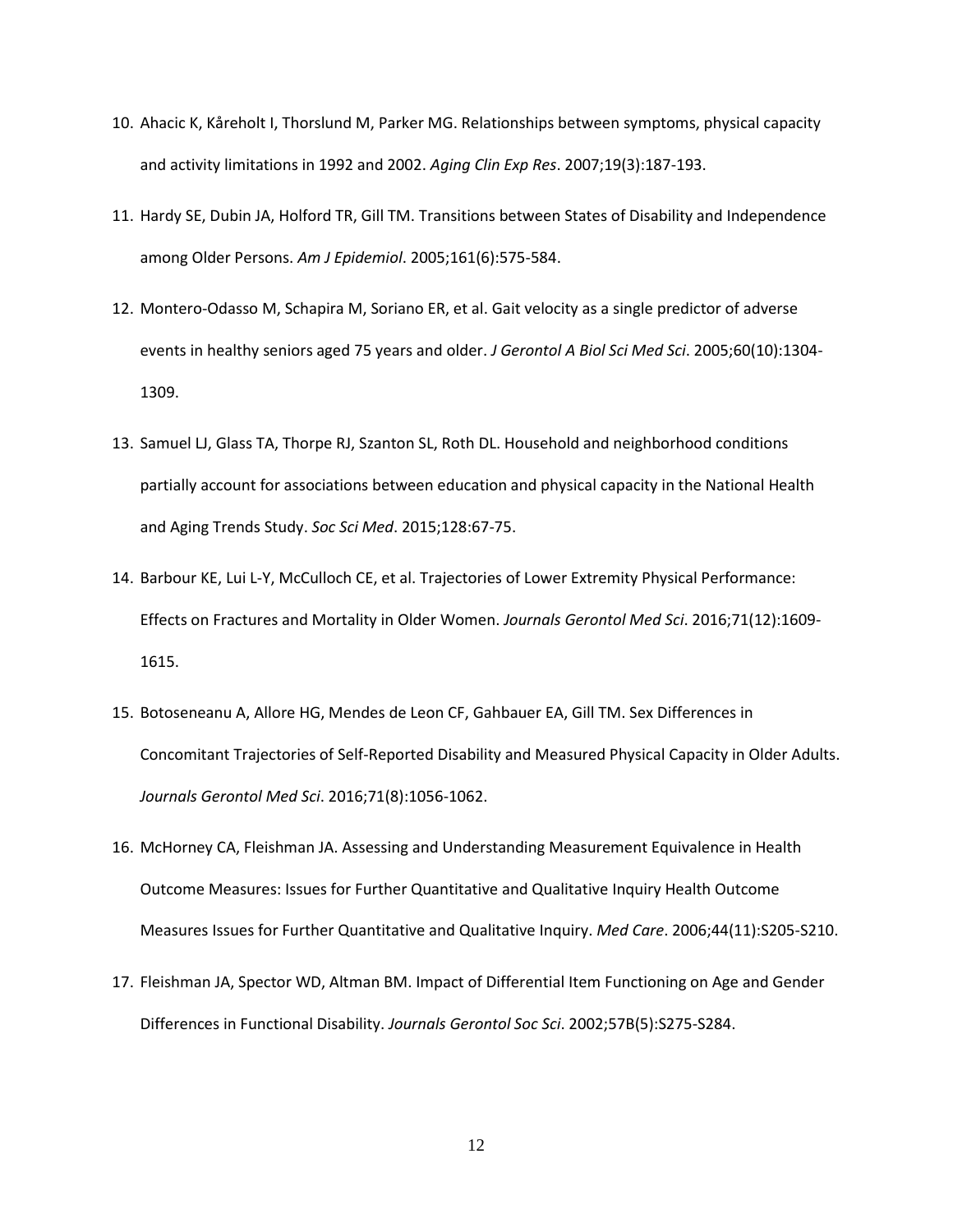- 18. LaPlante MP. The Classic Measure of Disability in Activities of Daily Living Is Biased by Age but an Expanded IADL/ADL Measure Is Not. *Journals Gerontol Soc Sci*. 2010;65(6):720-732.
- 19. Hambleton RK, Swaminathan H, Rogers HJ. *Fundamentals of Item Response Theory*. Newbury Park, CA: Sage Publications; 1991.
- 20. Holland PW, Wainer H. *Differential Item Functioning*. Hillsdale, NJ: Lawrence Erlbaum Assoc, Inc; 1993.
- 21. Kasper JD, Freedman VA. Findings from the 1<sup>st</sup> Round of the National Health and Aging Trends Study (NHATS): Introduction to a Special Issue. *J Gerontol B Psychol Sci Soc Sci* 69 (Suppl 1): S35-S41.
- 22. Kasper J, Freedman V, Niefeld M. *National Health and Aging Trends Study Construction of Performance-Based Summary Measures of Physical Capacity in the National Health and Aging Trends Study*. Baltimore, MD; 2012.
- 23. Thissen D, Chen W, Bock D. Multilog verson 7.0 for Windows. 2002.
- 24. Samejima F. Estimation of latent trait ability using a response pattern of graded scores. *Psychometrika*. 1969;Monograph.
- 25. Thissen D. IRTLRDIF v.2.0b: Software for the computation of the statistic involved in item response theory likelihood-ratio tests for differential item functioning. 2001.
- 26. Thissen D, Steinberg L, Wainer H. Detection of differential item functioning using the parameters of item response models. In: Holland P, Wainer H, eds. *Differential Item Functioning*. Vol Hillsdale, NJ: Lawrence Erlbaum Associates; 1993:67-114.
- 27. Thissen D, Steinberg L, Kuang D. Quick and Easy Implementation of the Benjamin-Hochberg Procedure for Controlling the False Positive Rate in Multiple Comparisons. *J Educ Behav Stat*. 2002;27(1):77-83.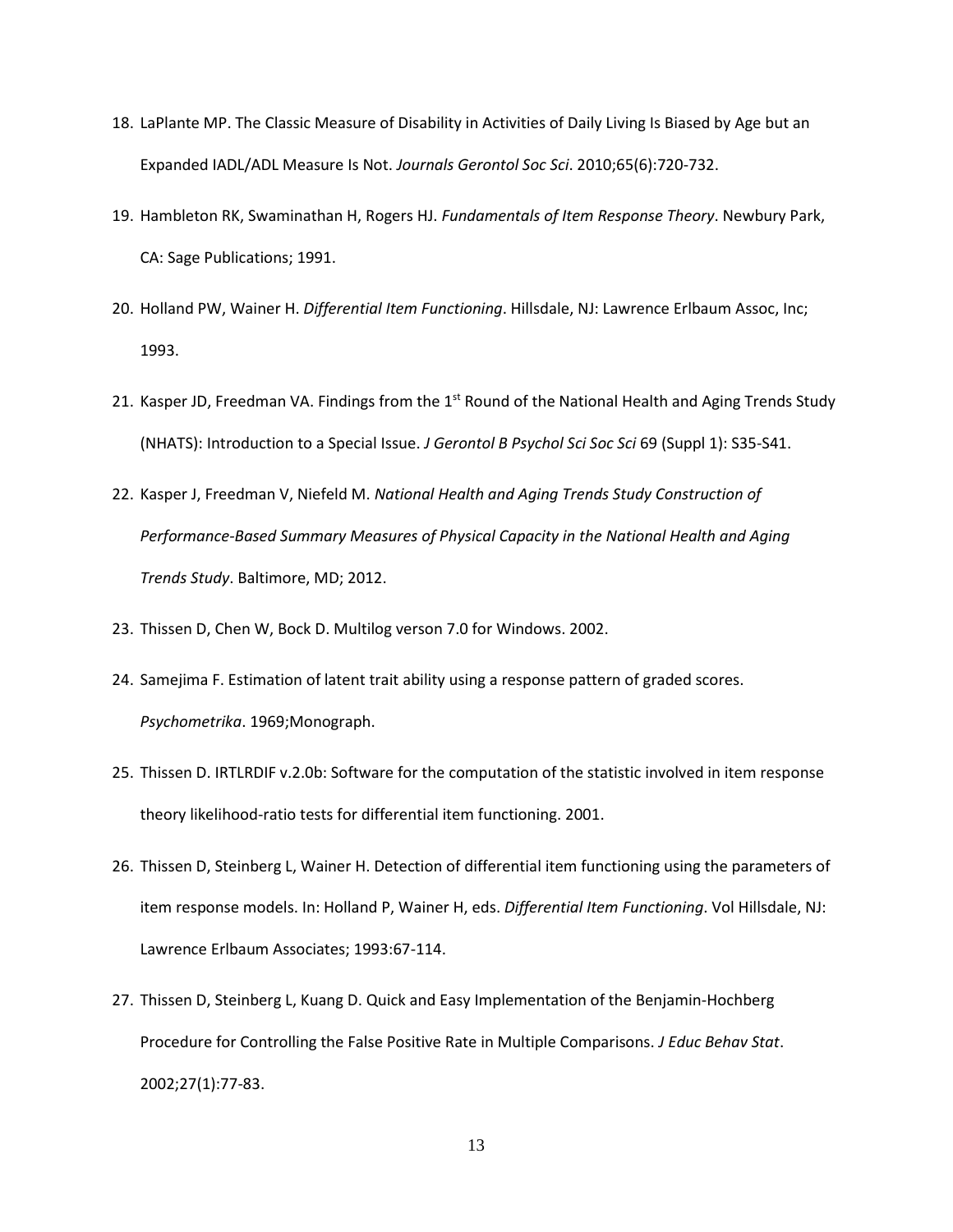- 28. Perkins AJ, Stump TE, Monahan PO, McHorney CA. Assessment of differential item functioning for demographic comparisons in the MOS SF-36 health survey. *Qual Life Res*. 2006;15:331-348.
- 29. Desrosiers J, Bravo G, Hebert R, Dutil E. Normative Data for Grip Strength of Elderly Men and Women. *Am J Occup Ther*. 1995;49(7):637-644.
- 30. Rice CL, Cunningham DA, Paterson DH, Rechnitzer PA. Strength in an Elderly Population. *Arch Phys Med Rehabil*. 1989;70:391-397.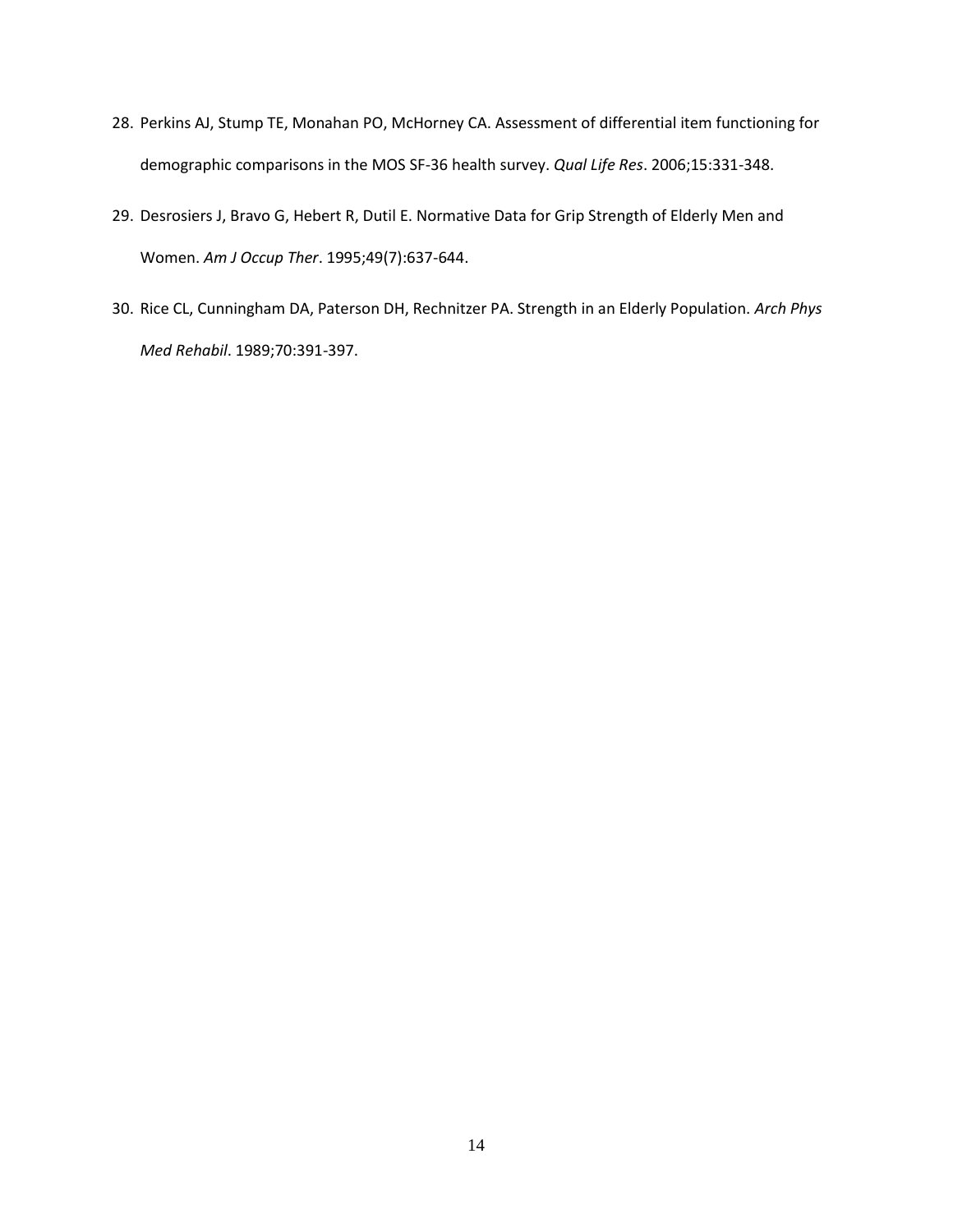|                                   | Data Round (Year)            |                              |                              |  |  |
|-----------------------------------|------------------------------|------------------------------|------------------------------|--|--|
| Respondent<br><b>Demographics</b> | Round 1 (2011)<br>$N = 7609$ | Round 2 (2012)<br>$N = 6113$ | Round 3 (2013)<br>$N = 4960$ |  |  |
| Age, n (%)                        |                              |                              |                              |  |  |
| 65-69                             | 1,409 (18.5)                 | 903 (14.8)                   | 470 (9.5)                    |  |  |
| 70-74                             | 1,579 (20.8)                 | 1,249 (20.4)                 | 1,115(22.5)                  |  |  |
| 75-79                             | 1,513 (19.9)                 | 1,259(20.6)                  | 1,018(20.5)                  |  |  |
| 80-84                             | 1,505 (19.8)                 | 1,229(20.1)                  | 1,025(20.7)                  |  |  |
| $85+$                             | 1,603(21.1)                  | 1,473(24.1)                  | 1,332 (26.9)                 |  |  |
| Sex, n (%)                        |                              |                              |                              |  |  |
| Female                            | 4,438 (58.3)                 | 3,571 (58.4)                 | 2,931(59.1)                  |  |  |
| Race-ethnicity, n (%)             |                              |                              |                              |  |  |
| White                             | 5,186 (68.2)                 | 4,214 (68.9)                 | 3,482 (70.2)                 |  |  |
| African American                  | 1,662(21.8)                  | 1,326 (21.7)                 | 1,047(21.1)                  |  |  |
| Hispanic                          | 454 (6.0)                    | 353(5.8)                     | 268 (5.4)                    |  |  |
| Other                             | 307(4.0)                     | 220(3.6)                     | 163(3.3)                     |  |  |

# **Table 1. NHATS respondent characteristics, Rounds 1-3 (unweighted N)**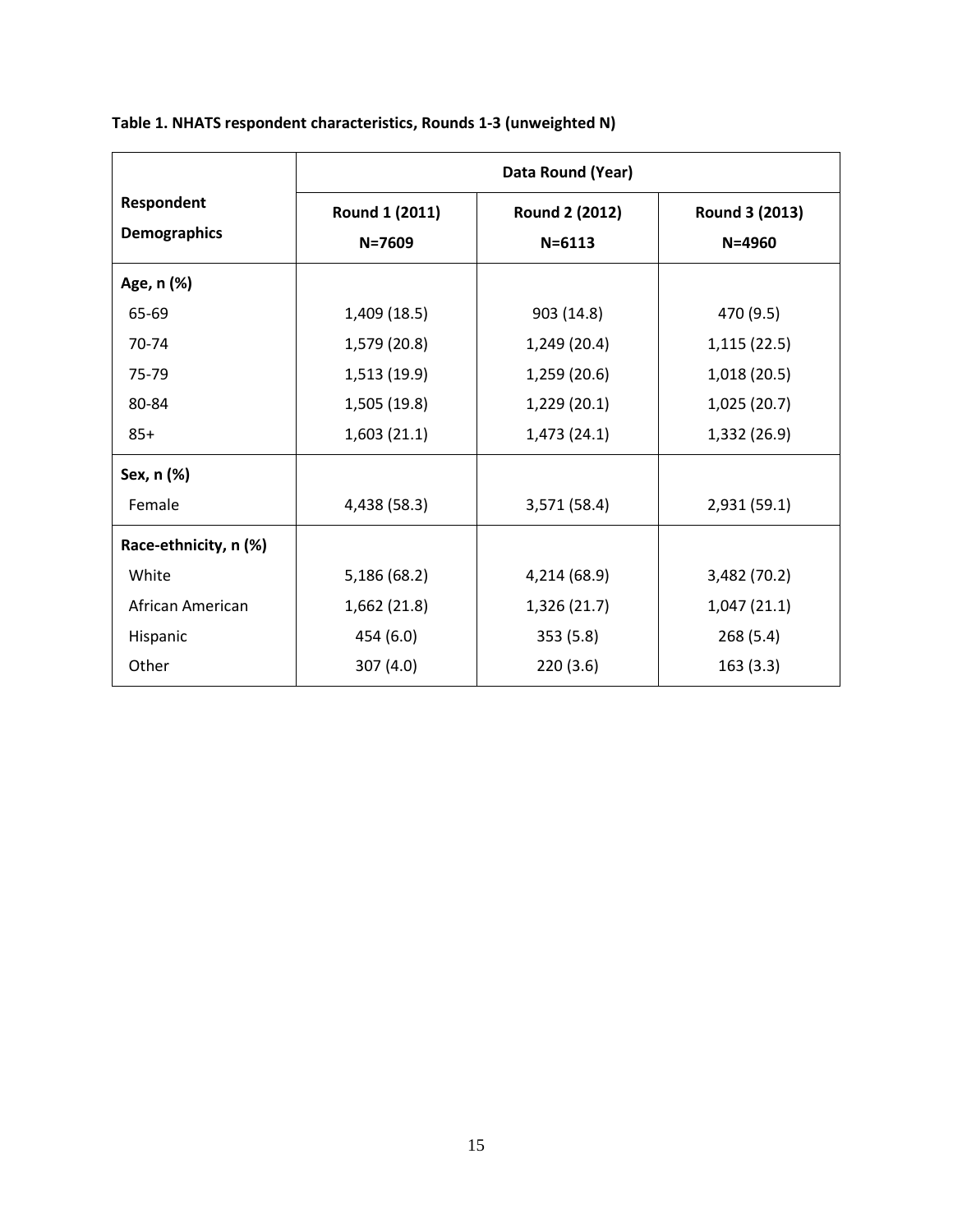# **Table 2. Discrimination and Location Parameters by Data Round**

|                |                | Item                  |                       |           |           |           |
|----------------|----------------|-----------------------|-----------------------|-----------|-----------|-----------|
|                |                | <b>Discrimination</b> | <b>Item Locations</b> |           |           |           |
| <b>Measure</b> | Round          | A                     | <b>B1</b>             | <b>B2</b> | <b>B3</b> | <b>B4</b> |
| Performance    |                |                       |                       |           |           |           |
| Balance        | $\mathbf{1}$   | 2.16                  | $-1.34$               | $-0.32$   | 0.41      | 1.18      |
|                | $\overline{2}$ | 2.34                  | $-1.24$               | $-0.24$   | 0.48      | 1.21      |
|                | 3              | 2.27                  | $-1.18$               | $-0.21$   | 0.53      | 1.23      |
|                |                |                       |                       |           |           |           |
| Walk speed     | $\mathbf{1}$   | 2.25                  | $-1.48$               | $-0.20$   | 0.52      | 1.24      |
|                | $\overline{2}$ | 2.55                  | $-1.36$               | $-0.17$   | 0.54      | 1.22      |
|                | 3              | 2.64                  | $-1.28$               | $-0.18$   | 0.47      | 1.12      |
|                |                |                       |                       |           |           |           |
| Chair stand    | $\mathbf{1}$   | 2.13                  | $-0.71$               | 0.09      | 0.68      | 1.34      |
|                | $\overline{2}$ | 2.24                  | $-0.65$               | 0.07      | 0.63      | 1.33      |
|                | 3              | 2.24                  | $-0.66$               | 0.02      | 0.54      | 1.22      |
|                |                |                       |                       |           |           |           |
| Grip strength  | $\mathbf{1}$   | 1.37                  | $-1.79$               | $-0.37$   | 0.51      | 1.48      |
|                | $\overline{2}$ | 1.43                  | $-1.78$               | $-0.34$   | 0.53      | 1.49      |
|                | 3              | 1.42                  | $-1.75$               | $-0.32$   | 0.50      | 1.48      |
|                |                |                       |                       |           |           |           |
| Peak airflow   | $\mathbf{1}$   | 1.44                  | $-3.14$               | $-0.49$   | 0.49      | 1.45      |
|                | $\overline{2}$ | 1.49                  | $-2.85$               | $-0.49$   | 0.49      | 1.42      |
|                | 3              | 1.50                  | $-2.76$               | $-0.55$   | 0.41      | 1.36      |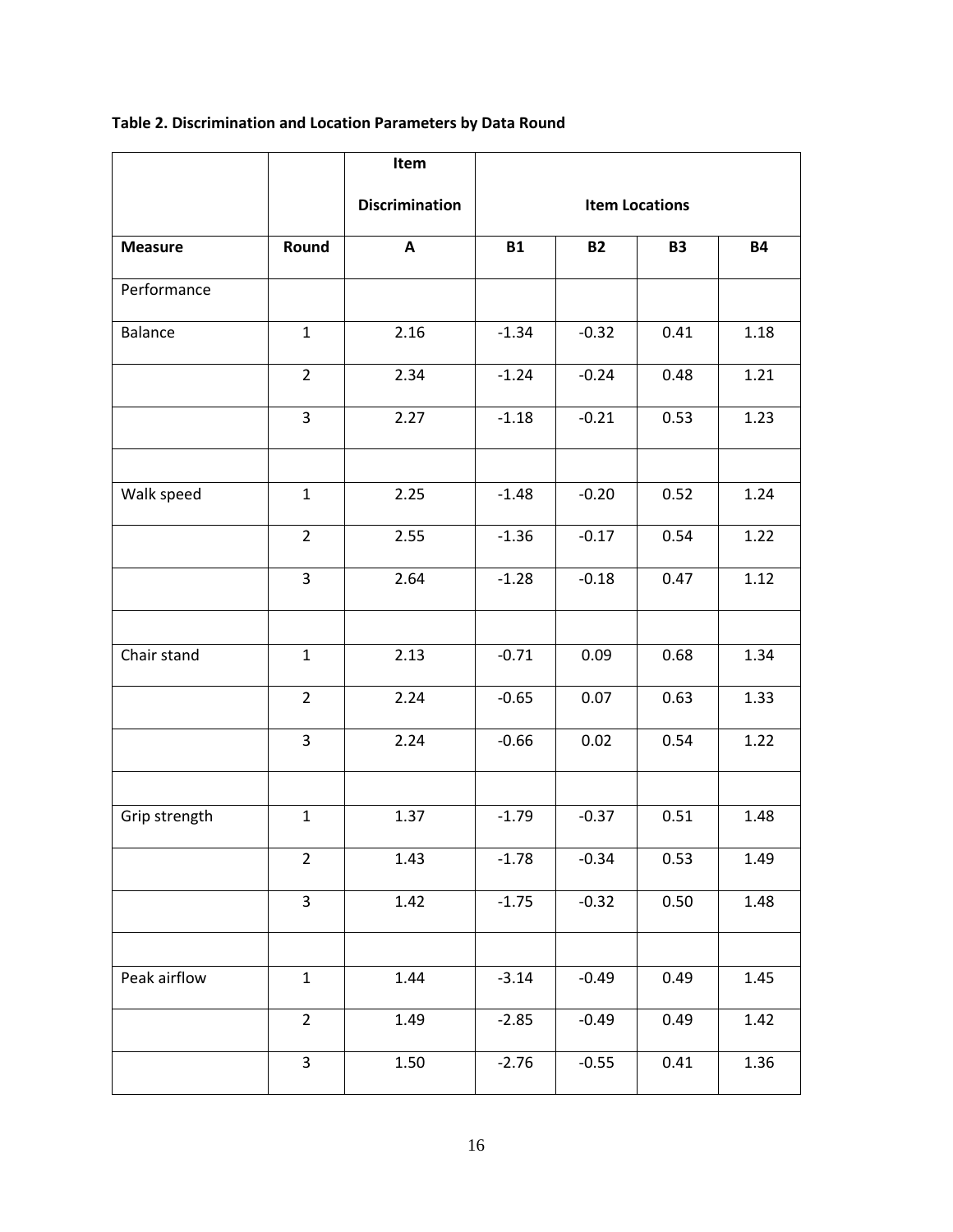| Self-Report      |                         |      |         |         |  |
|------------------|-------------------------|------|---------|---------|--|
| Walking          | $\mathbf{1}$            | 4.03 | $-0.37$ | $-0.12$ |  |
|                  | $\overline{2}$          | 3.86 | $-0.34$ | $-0.07$ |  |
|                  | 3                       | 4.08 | $-0.29$ | $-0.02$ |  |
|                  |                         |      |         |         |  |
| Climbing         | $\mathbf{1}$            | 3.76 | $-0.66$ | $-0.32$ |  |
|                  | $\overline{2}$          | 3.92 | $-0.61$ | $-0.26$ |  |
|                  | $\overline{3}$          | 3.73 | $-0.62$ | $-0.27$ |  |
|                  |                         |      |         |         |  |
| Carrying/Lifting | $\mathbf{1}$            | 4.10 | $-0.68$ | $-0.28$ |  |
|                  | $\overline{2}$          | 4.19 | $-0.65$ | $-0.24$ |  |
|                  | 3                       | 3.88 | $-0.65$ | $-0.23$ |  |
|                  |                         |      |         |         |  |
| Bending          | $\mathbf 1$             | 2.35 | $-0.73$ | 0.44    |  |
|                  | $\overline{2}$          | 2.49 | $-0.72$ | 0.46    |  |
|                  | $\overline{\mathbf{3}}$ | 2.43 | $-0.79$ | 0.46    |  |
|                  |                         |      |         |         |  |
| Reaching         | $\mathbf{1}$            | 2.82 | $-1.08$ | $-0.70$ |  |
|                  | $\overline{2}$          | 2.71 | $-1.09$ | $-0.70$ |  |
|                  | $\overline{\mathbf{3}}$ | 2.80 | $-1.09$ | $-0.65$ |  |
|                  |                         |      |         |         |  |
| Grasping         | $\mathbf 1$             | 1.40 | $-2.49$ | $-0.70$ |  |
|                  | $\overline{2}$          | 1.34 | $-2.61$ | $-0.76$ |  |
|                  | $\overline{3}$          | 1.37 | $-2.70$ | $-0.75$ |  |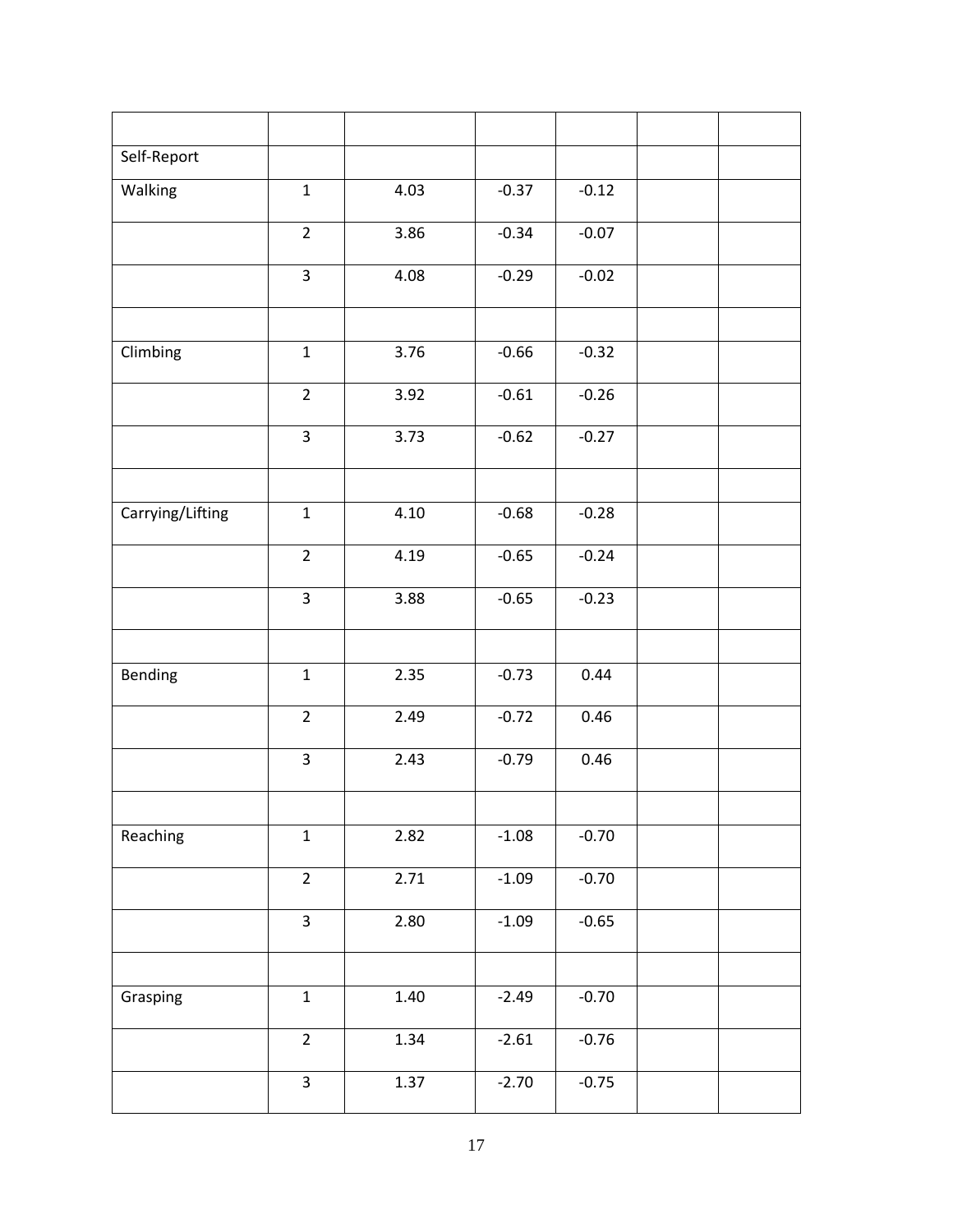



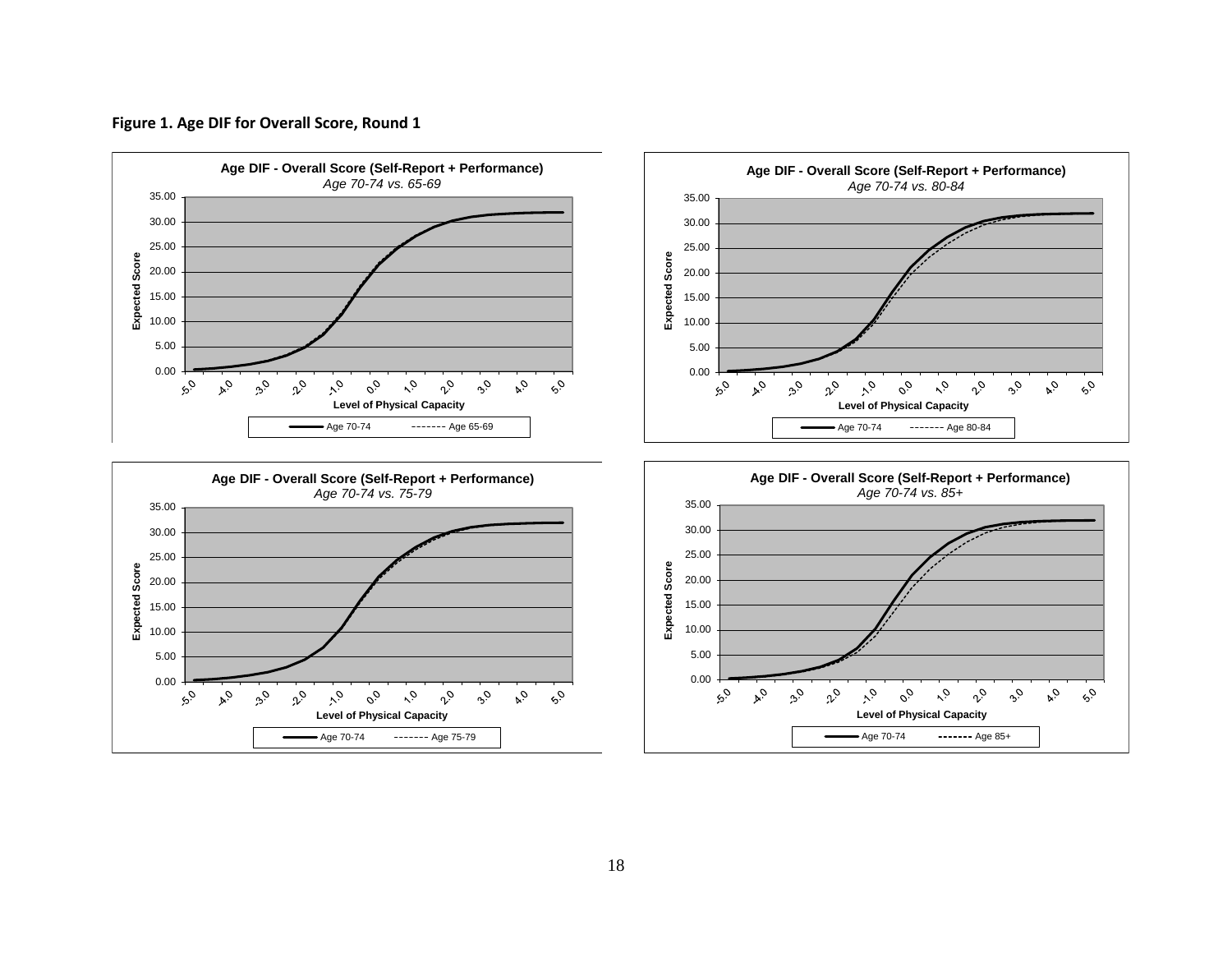

**Figure 2. Gender DIF for Overall Score, Round 1**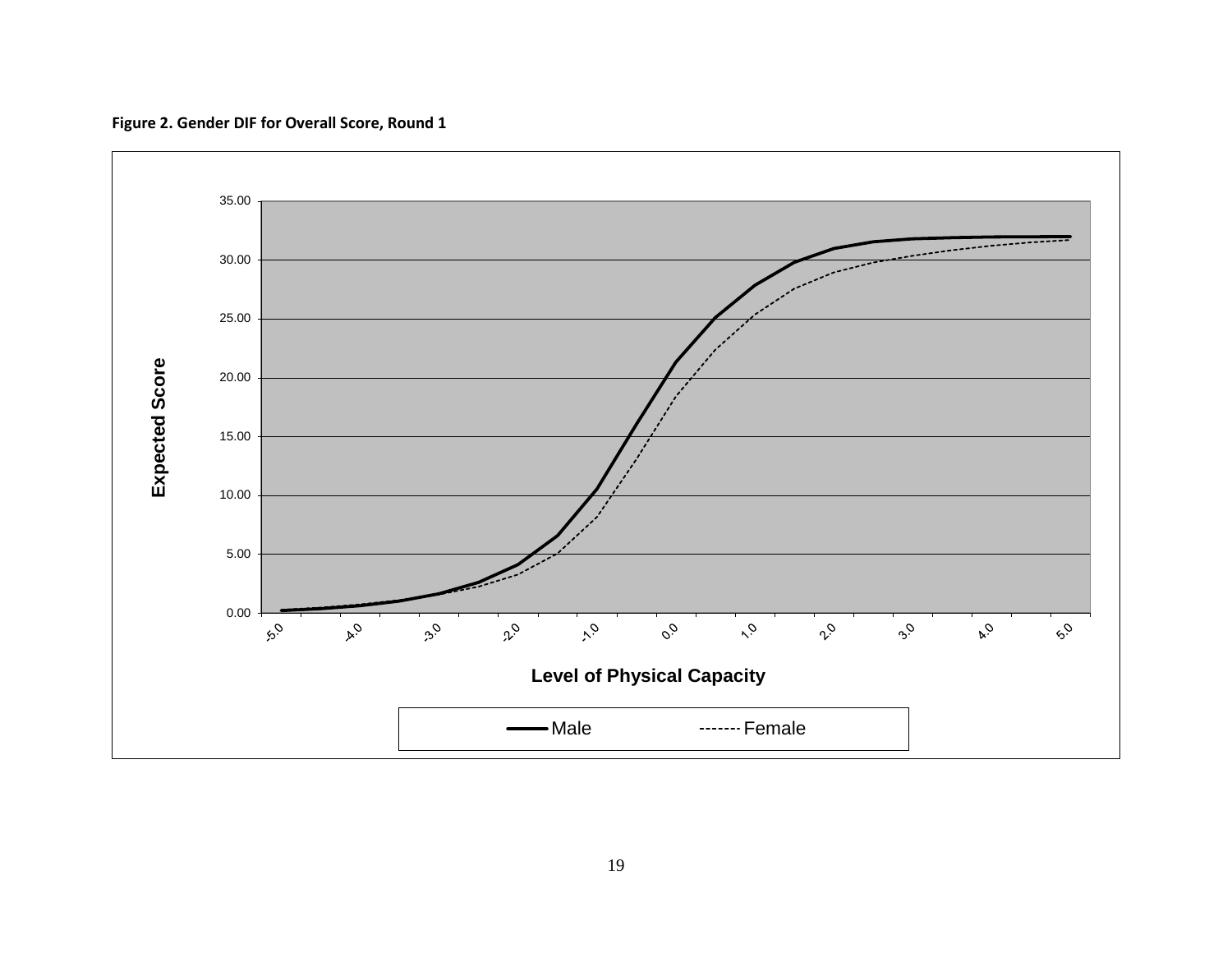